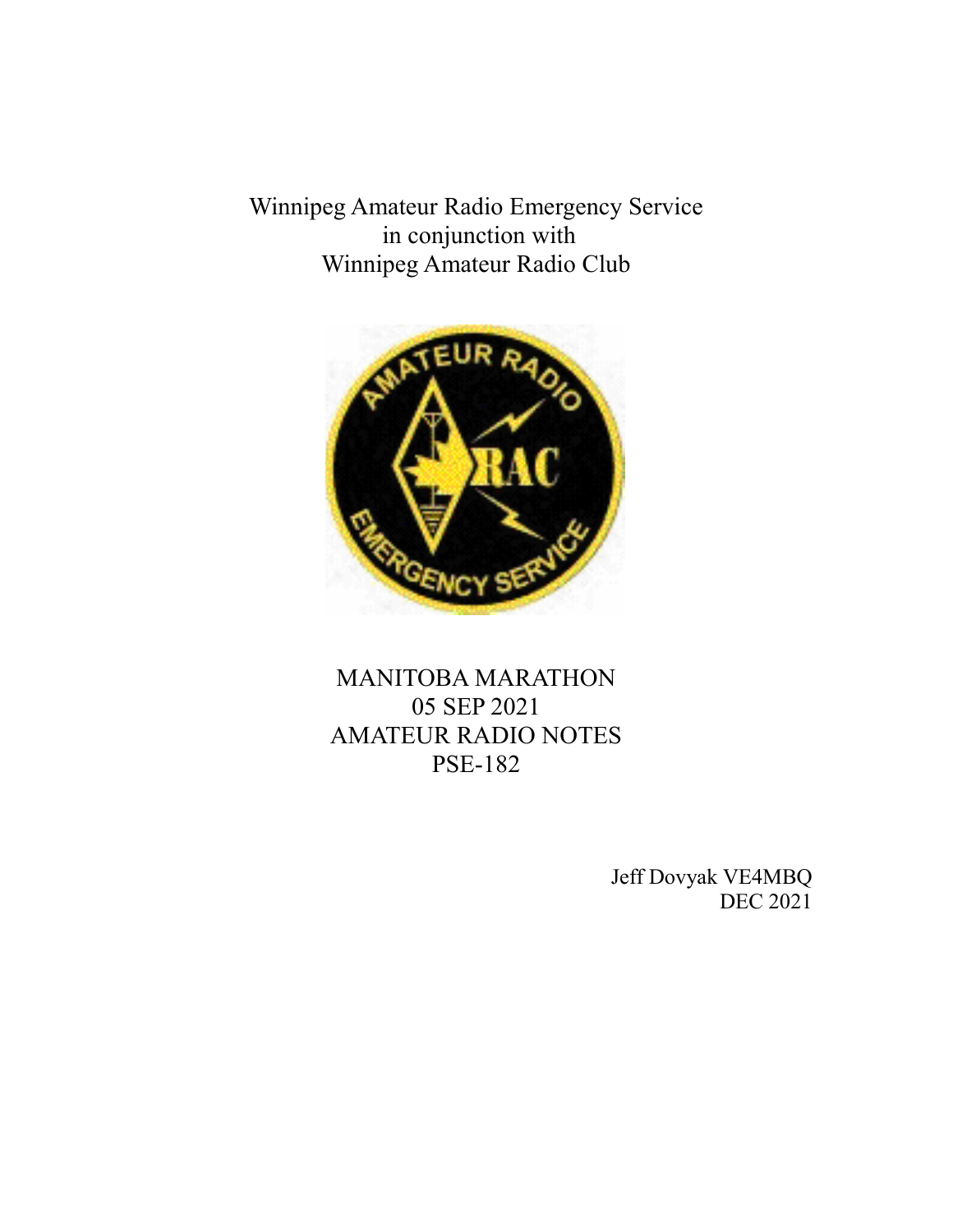These notes cover the Amateur Radio component of 2021 Manitoba Marathon. Amateur Radio volunteers were asked for feedback and it has been integrated.

Past reports have had four main sections:

- Planning/Preparation
- Operation
- Recovery
- Mitigation.

The notes from the 2021 operation are those of the ARES Emergency Coordinator and those volunteers that submitted comments. Planning/Preparation and Operations for 2021 were all based on previous years' experience since recruiting did not actually begin until 16 JUN 2021, approximately six months later than usual. That lag or pause was due to ever changing COVID-19 concerns and Public Health measures which earlier obviated any sort of marathon.

Recruiting for 2021 was difficult for two main reasons, some previous ARES volunteers were hesitant to volunteer due to COVID-19 threat and perceived health risk to themselves and with Race Day being on the Sunday of Labour Day weekend a number of previous volunteers indicated that they were committed to family activities, often involving time at their cottages as what's seen as the last long-weekend of the summer (personally it was nice to be at the cottage for Father's Day weekend, not normally a "free" weekend).

The 2021 Volunteer Code of Conduct included this statement:

"At all times, volunteers will comply with all the rules and regulations of the Manitoba Marathon, Dominion of Canada, Province of Manitoba and Public Health concerning matters of health and safety and specifically as they relate to COVID-19 or such other communicable disease or contagion."

Recruiting was once again done on-line via the Winnipeg ARC website.

The usual Amateur Radio repeater utilized for medical back-up was not available for use this year, Pathfinders ARC offered the use of VE4PAR immediately when it became apparent that the previous repeater was down.

The ARES component of Comm Centre set-up is traditionally done the Friday afternoon before Race Day and 2021 was no exception. Feedlines were color-coded with colored tape and radio circuits were tested once temporary roof antennas were established. ARES "shadows" at the Care Centre once again operated on UHF with their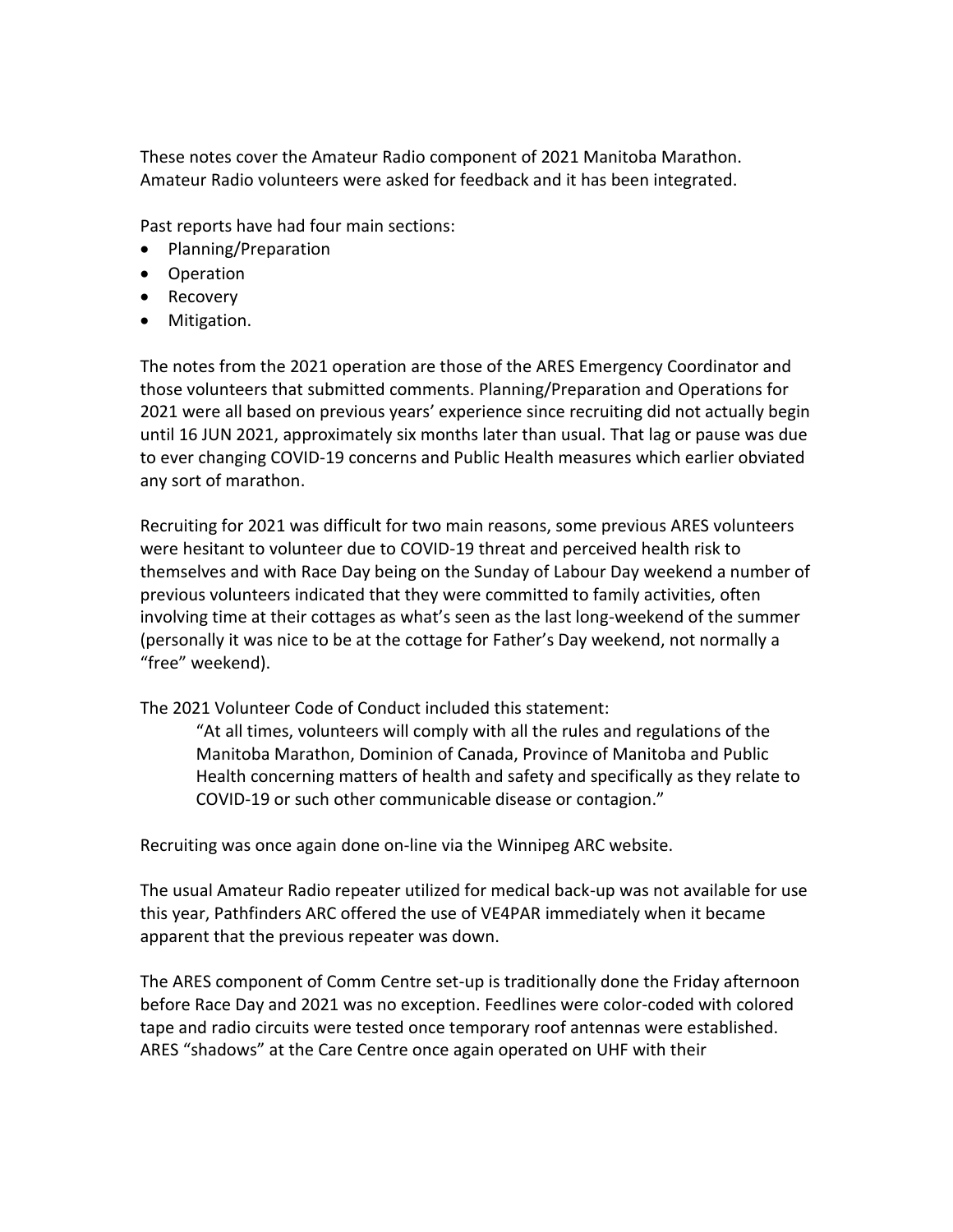communications fed into the VHF medical repeater via a portable repeater (previously documented).

## **2021 Manitoba Marathon Notes**

- Pre-arranged pick up for supplies for ARES volunteers went well this year.
- "No show" volunteers missing briefing much less problematic this year, only one registered volunteer missed the briefing without any notification and his "stuff" was delivered by an ARES volunteer in attendance.
- Radio circuits should be checked and operations firmly established before the roof crew at Comm Centre set-up leave the roof
	- o A sub-optimal circuit was identified when the roof crew returned to the Comm Centre necessitating another climb up – not the end of the world but something to be mindful of going forward
	- o ARES Coordinator considering a written SOP for future Comm Centre set-up – checking all radio circuits before vacating roof will be documented in that SOP
	- o A member of the roof crew suggested using beanbags for holding down feedlines and keeping connections off the roof deck – another great suggestion for Comm Centre Set-up SOP.
- One back-up or reserve volunteer did not check-in with Race Operations Net and self-dispatched himself to a course checkpoint for unknown reasons – fortunately Race Operations Net Controllers did not need that or any back-ups for "fill-in" duties.
- Hospitality NCS **does not** have a list of Hospitality Station Captains, requested by ARES Coordinator previously, not provided though. Not as great an issue with a reduced footprint Marathon but potentially problematic once we return to a "usual" Marathon.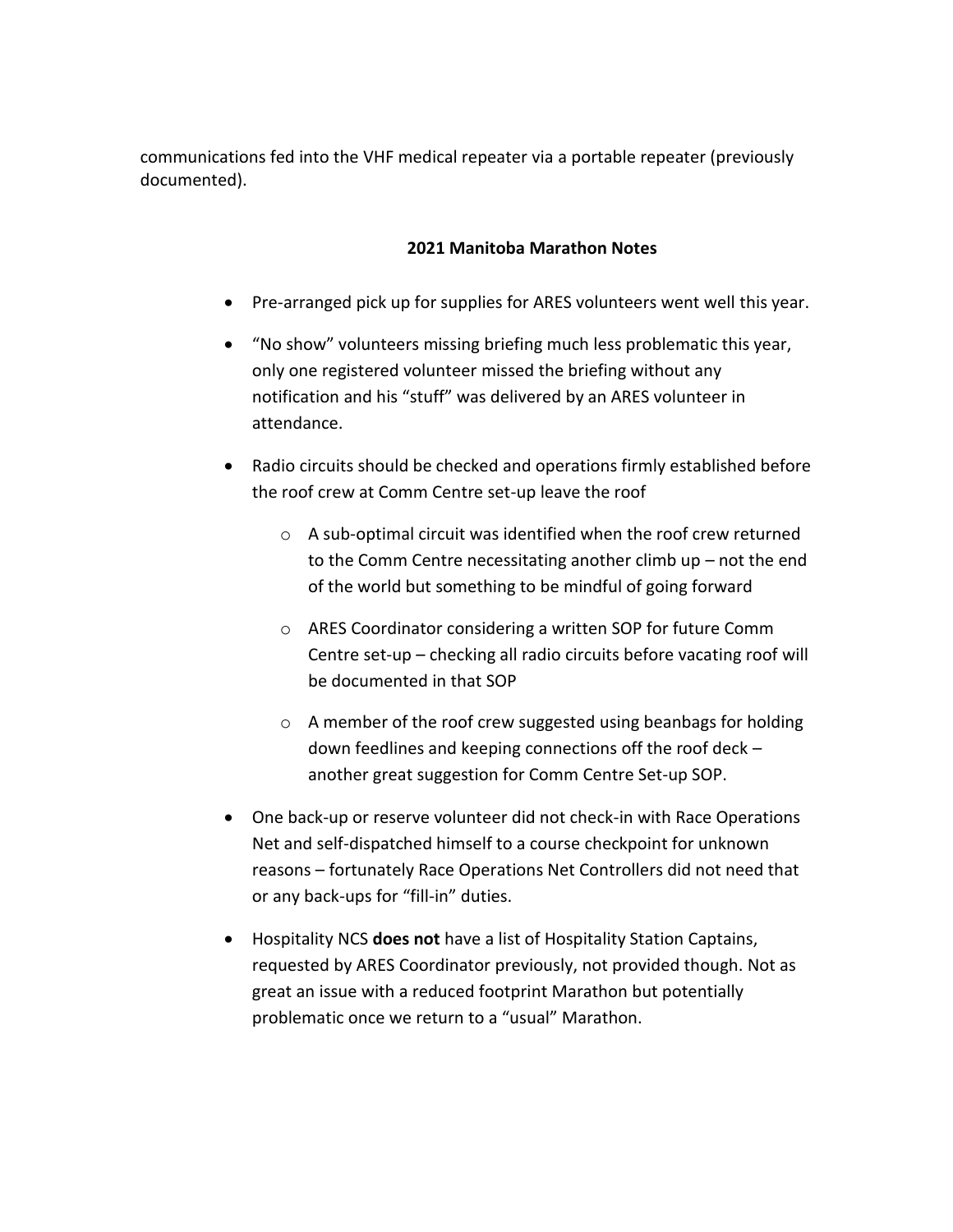- Insufficient number of back-up or reserve operators, goal is to have at least two back-up operators per course sector (three sectors) and two back-up operators for Care Centre/Comm Centre. One registered back-up volunteer did not check in Race Day morning with the Race Operations Net – it was subsequently determined that he was hospitalized.
- Very specific information is required in Comm Centre if operators radio in a request for emergency medical assistance. Required information is in ARES booklet (page 11) and was briefed at ARES volunteer briefing, additionally this year, each ARES volunteer received a an Amateur Radio Manitoba Marathon tag that contains *aide memoire* of key information to provide as well as the Comm Centre telephone number:

Bib #, Location, Adult or Child, Male or Female, Conscious or Unconscious, Breathing or Not Breathing, Chief Complaint

- General MB Marathon lanyards now have a safety break, greatly mitigating risk to volunteers with previous lanyards with no safety break.
- Course Showers did not exist for SEP 2021, question to be addressed when the Marathon returns to a Fathers' Day time-slot:

Are Station Captains briefed on shower operation? (maybe once showers "on" are authorized no more will be said).

- There was no provision of Medical Kits for on-course vehicles, ARES Coordinator attended Marathon office after pre-race medical meeting and obtained vehicle kits from previous years without knowing if the kits had been checked & restocked
	- o The Athletic Therapist for Therapy 5 was notified and brought her personally-owned medical gear
	- o The Manitoba Athletic Therapists Association (MATA) ought to be approached with a view to having an MATA representative participating on the medical planning committee.
- Coolers for medical ice at course checkpoints and on-course vehicles were not brought to the pre-race medical meeting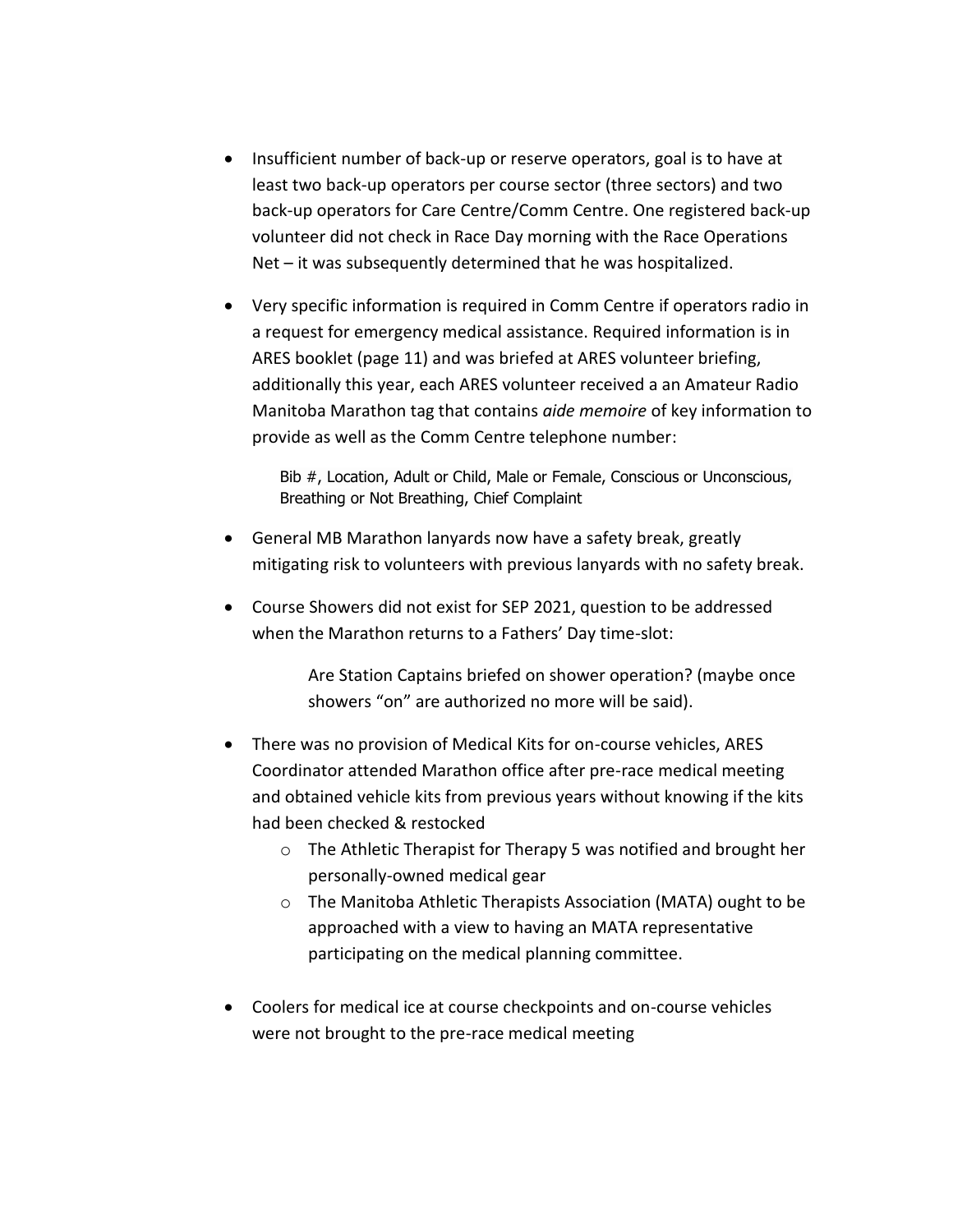- o ARES Coordinator attended Marathon office and obtained the coolers.
- Since Race Day was run without using much IGF infrastructure there was no easy way to supply medical ice to course checkpoints nor on-course vehicles
	- o ARES volunteers from the medical supply vehicle agreed to obtain bags of ice Race Day morning from convenience stores on their way in Race Day morning (and relieved the MB Marathon Executive Director of a task that was on her list)
- There was no provision of disposable masks, disposable gloves or hand sanitizer for on-course vehicles in 2021
	- o Provision for basic protective equipment for volunteers in oncourse vehicles should be made for future years.

## **ORGANIZATIONS SUPPORTING MANITOBA MARATHON AMATEUR RADIO OPERATIONS** loaned equipment or facilities, recruited volunteers

Winnipeg ARES Winnipeg Amateur Radio Club Manitoba Repeater Society Winnipeg Senior Citizens Radio Club Pathfinders Amateur Radio Club South-Central ARES

Maharlika Amateur Radio Club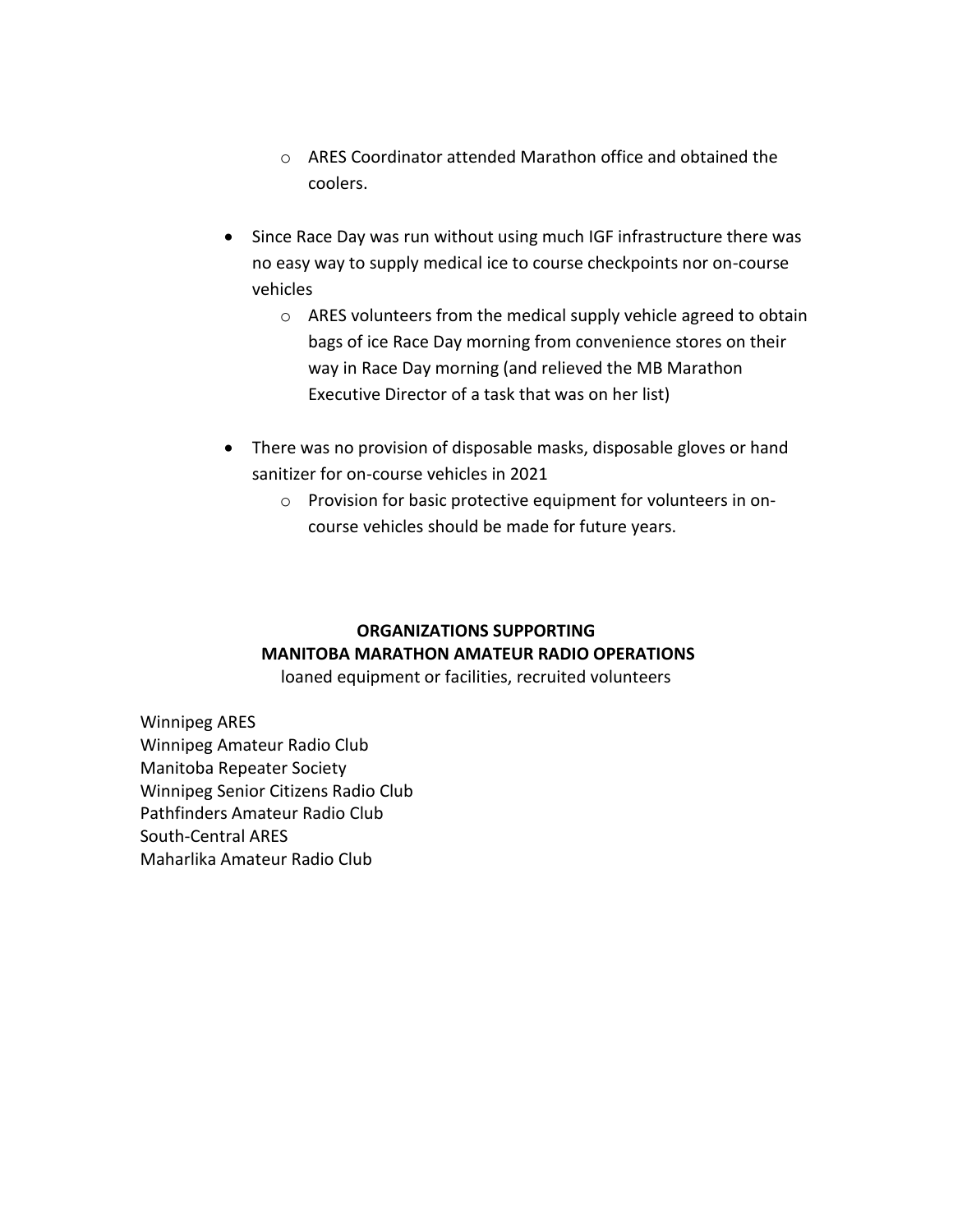| <b>Net</b>         | <b>Assignment</b>                         | <b>Secondary</b><br><b>Assignment</b> | <b>Call Sign</b> | First<br><b>Name</b> | <b>Last Name</b> |
|--------------------|-------------------------------------------|---------------------------------------|------------------|----------------------|------------------|
|                    |                                           |                                       |                  |                      |                  |
| Race<br>Operations | Mile 2                                    |                                       | <b>VE4SBS</b>    | Sunday               | Satiada          |
| Race<br>Operations | Mile 2                                    |                                       | <b>VE4LYN</b>    | Lynn                 | Satiada          |
| Race<br>Operations | <b>St Vital Park</b>                      |                                       | <b>VE4HK</b>     | Dick                 | Maguire          |
| Race<br>Operations | <b>St Vital Park</b>                      |                                       | <b>VE4DBV</b>    | Drago                | Lambeta          |
|                    |                                           |                                       |                  |                      |                  |
| Race<br>Operations |                                           |                                       |                  |                      |                  |
| Race<br>Operations |                                           |                                       |                  |                      |                  |
| Race<br>Operations | Course Split                              |                                       | VE4GS            | Glenn                | Siefert          |
| Race<br>Operations | Course Split                              |                                       | <b>VE4FTS</b>    | Steven               | Harrison         |
| Race<br>Operations | Mile 25                                   |                                       | VA4CQD           | Marc                 | Collette         |
| Race<br>Operations | Mile 25                                   |                                       | <b>VE4CLK</b>    | Ian                  | Clark            |
|                    |                                           |                                       |                  |                      |                  |
| Race<br>Operations | Relay 1                                   |                                       | <b>VE4TSY</b>    | Paul                 | Copio            |
| Race<br>Operations | Relay 1                                   |                                       | <b>VE4LIT</b>    | Lito                 | Guevara          |
| Race<br>Operations | Relay 1                                   |                                       | <b>VE4JEP</b>    | Joselito             | Figueroa         |
| Race<br>Operations | Relay 4                                   |                                       | <b>VE4ANF</b>    | Bing                 | Fernandez        |
| Race<br>Operations | Relay 4                                   |                                       | <b>VE4BOY</b>    | Juanito              | Alambra          |
|                    |                                           |                                       |                  |                      |                  |
| Race<br>Operations | <b>NCS</b>                                |                                       | <b>VE4HAY</b>    | Derek                | Hay              |
| Race<br>Operations | <b>NCS</b>                                |                                       | VA4MAC           | Ryan                 | Evans            |
|                    |                                           |                                       |                  |                      |                  |
| Race<br>Operations | Lead Vehicle Full                         |                                       | VE4GZ            | Jim                  | Griffiths        |
|                    |                                           |                                       |                  |                      |                  |
| Race<br>Operations | Closing Vehicle Driver                    |                                       | <b>VE4KAZ</b>    | Richard              | Kazuk            |
| Race<br>Operations | <b>Closing Vehicle</b><br>Driver/Operator |                                       | <b>VE4JFK</b>    | Jeffrey              | Kazuk            |
| Race               | Sweep 5 RadioOperator                     |                                       | <b>VE4YYL</b>    |                      |                  |
| Operations<br>Race |                                           |                                       |                  | Rosi                 | Napady           |
| Operations         | Sweep 5 DRIVER                            |                                       | <b>VE4GWN</b>    | Glen                 | Napady           |
| Race               | Sweep 5 EMR/EMT                           |                                       | n/a              | Loic                 | L.N.U.           |
| Operations<br>Race | $\blacksquare$                            |                                       |                  |                      |                  |
| Operations<br>Race | ÷                                         |                                       |                  |                      |                  |
| Operations         | <b>Start Line</b>                         | Triage                                | <b>VE4CKP</b>    | Jim                  | Coussau          |